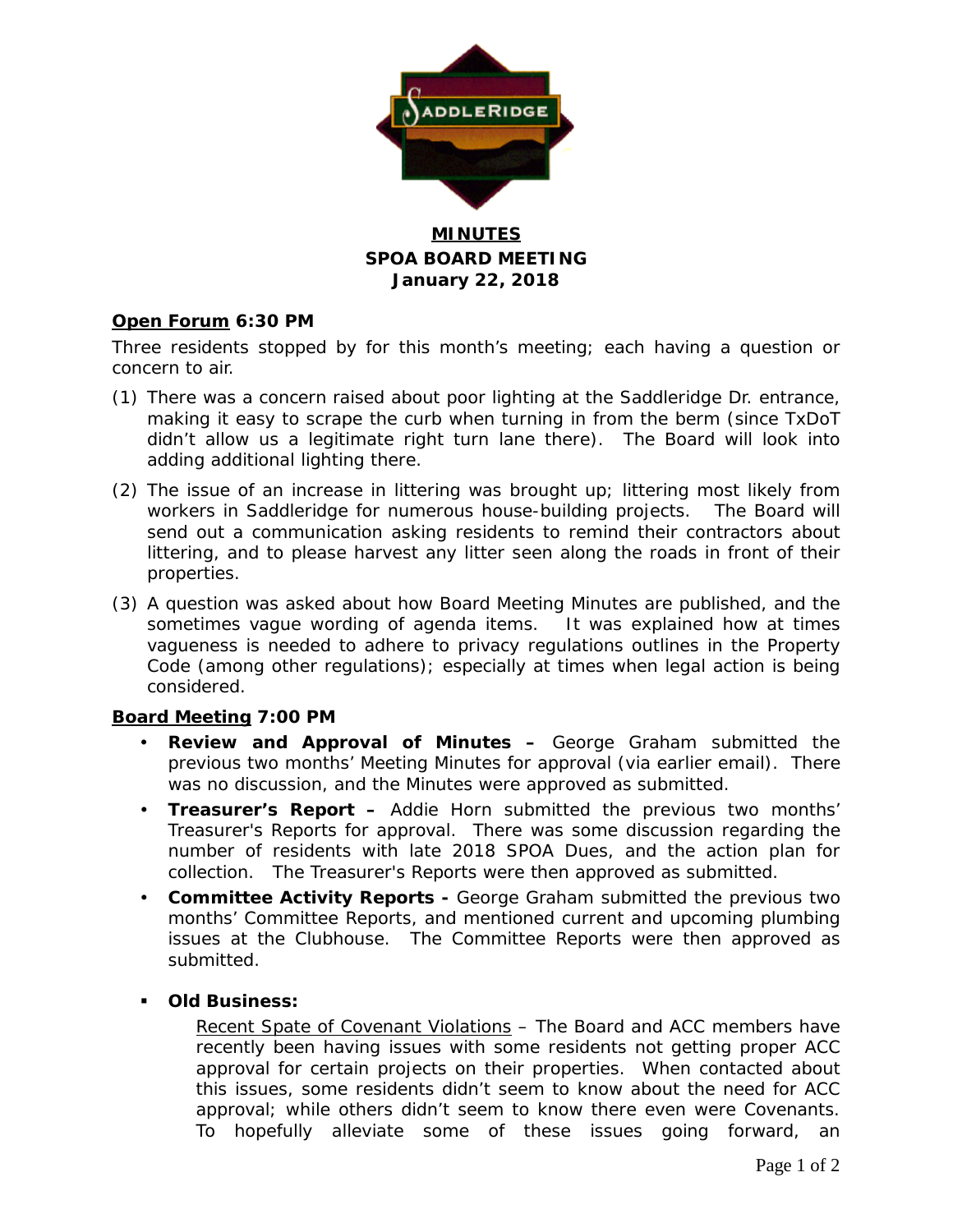informational letter was included in the 2018 Dues Invoice mail-out. Soon after the mail-out, a number of residents contacted the ACC for approval of certain projects; some stating they didn't know of such a requirement. Obviously, the mail-out helped. This Item will now be closed; but will be monitored going forward.

### **New Business:**

 Possible Legal Action Against One Property Owner for Ongoing Covenant Violations – Legal action was being considered against one property owner for various Covenant violations going on over the previous few months. The property owner has now complied with the Covenants. This Item will now be closed; but will be monitored going forward.

The meeting was adjourned at 7:40 PM.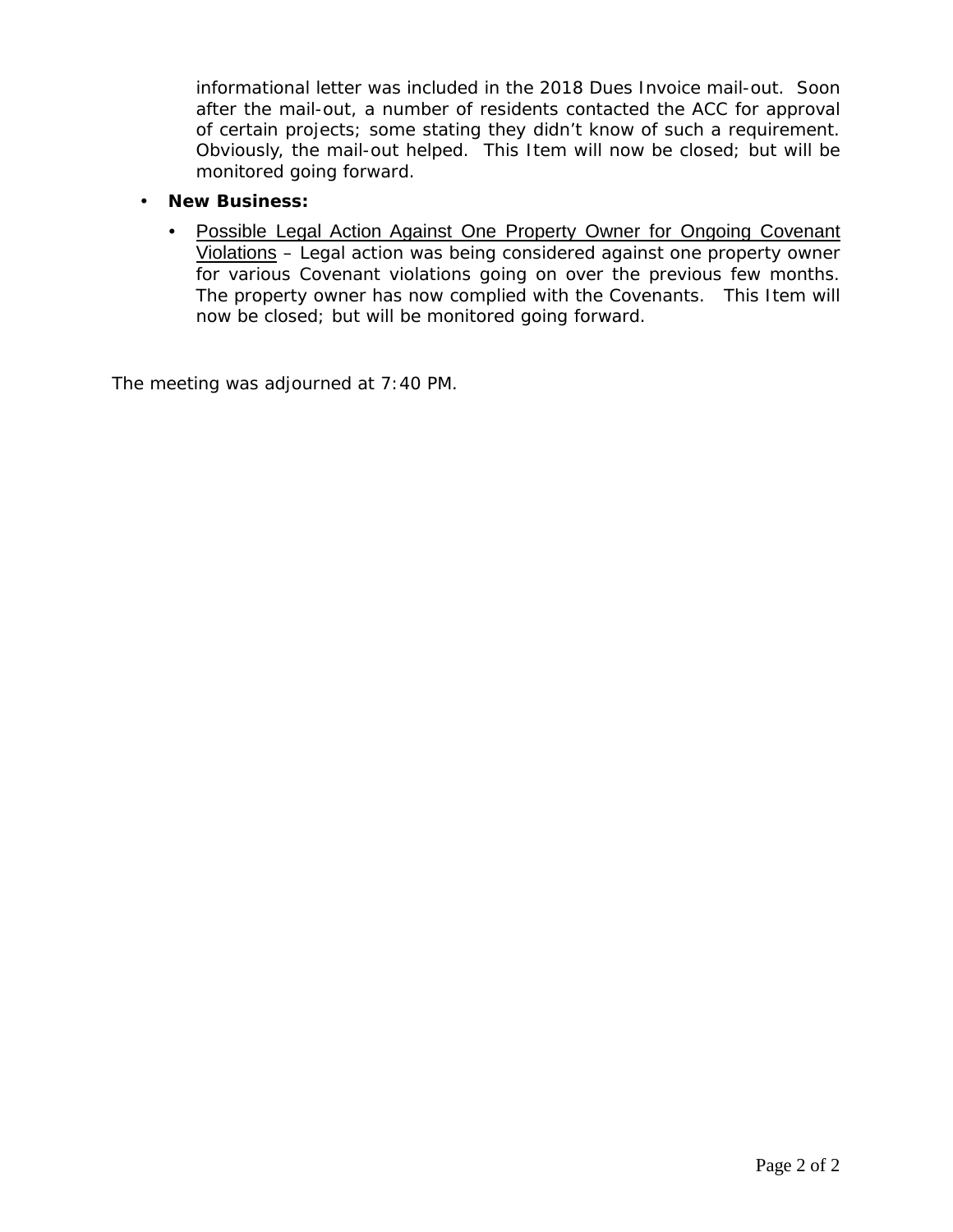# **SPOA Balance Sheet** As of December 31, 2017

|                                           | Dec 31, 17  | Dec 31, 16 | \$ Change   |
|-------------------------------------------|-------------|------------|-------------|
| <b>ASSETS</b>                             |             |            |             |
| <b>Current Assets</b>                     |             |            |             |
| <b>Checking/Savings</b>                   |             |            |             |
| Ozona CD #305501                          | 25,393.99   | 25,343.26  | 50.73       |
| Ozona CD #305552                          | 25.373.21   | 25.322.51  | 50.70       |
| <b>Ozona Checking</b>                     | 16,408.52   | 18,625.99  | $-2,217.47$ |
| <b>Ozona Money Market</b>                 | 41,591.76   | 41,550.18  | 41.58       |
| <b>Total Checking/Savings</b>             | 108,767.48  | 110.841.94 | $-2.074.46$ |
| <b>Accounts Receivable</b>                |             |            |             |
| <b>Accounts Receivable</b>                | $-192.00$   | $-192.00$  | 0.00        |
| <b>Total Accounts Receivable</b>          | $-192.00$   | -192.00    | 0.00        |
| <b>Total Current Assets</b>               | 108,575.48  | 110.649.94 | $-2.074.46$ |
| <b>Other Assets</b>                       |             |            |             |
| <b>Saddleridge Property</b>               | 80.500.00   | 80.500.00  | 0.00        |
| <b>Total Other Assets</b>                 | 80,500.00   | 80,500.00  | 0.00        |
| <b>TOTAL ASSETS</b>                       | 189,075.48  | 191,149.94 | $-2,074.46$ |
| <b>LIABILITIES &amp; EQUITY</b><br>Equity |             |            |             |
| <b>Opening Balance Equity</b>             | 110.823.40  | 110,823.40 | 0.00        |
| <b>Retained Earnings</b>                  | 80.326.54   | 79.463.24  | 863.30      |
| Net Income                                | $-2.074.46$ | 863.30     | $-2.937.76$ |
| <b>Total Equity</b>                       | 189,075.48  | 191,149.94 | $-2.074.46$ |
| TOTAL LIABILITIES & EQUITY                | 189,075.48  | 191,149.94 | $-2,074.46$ |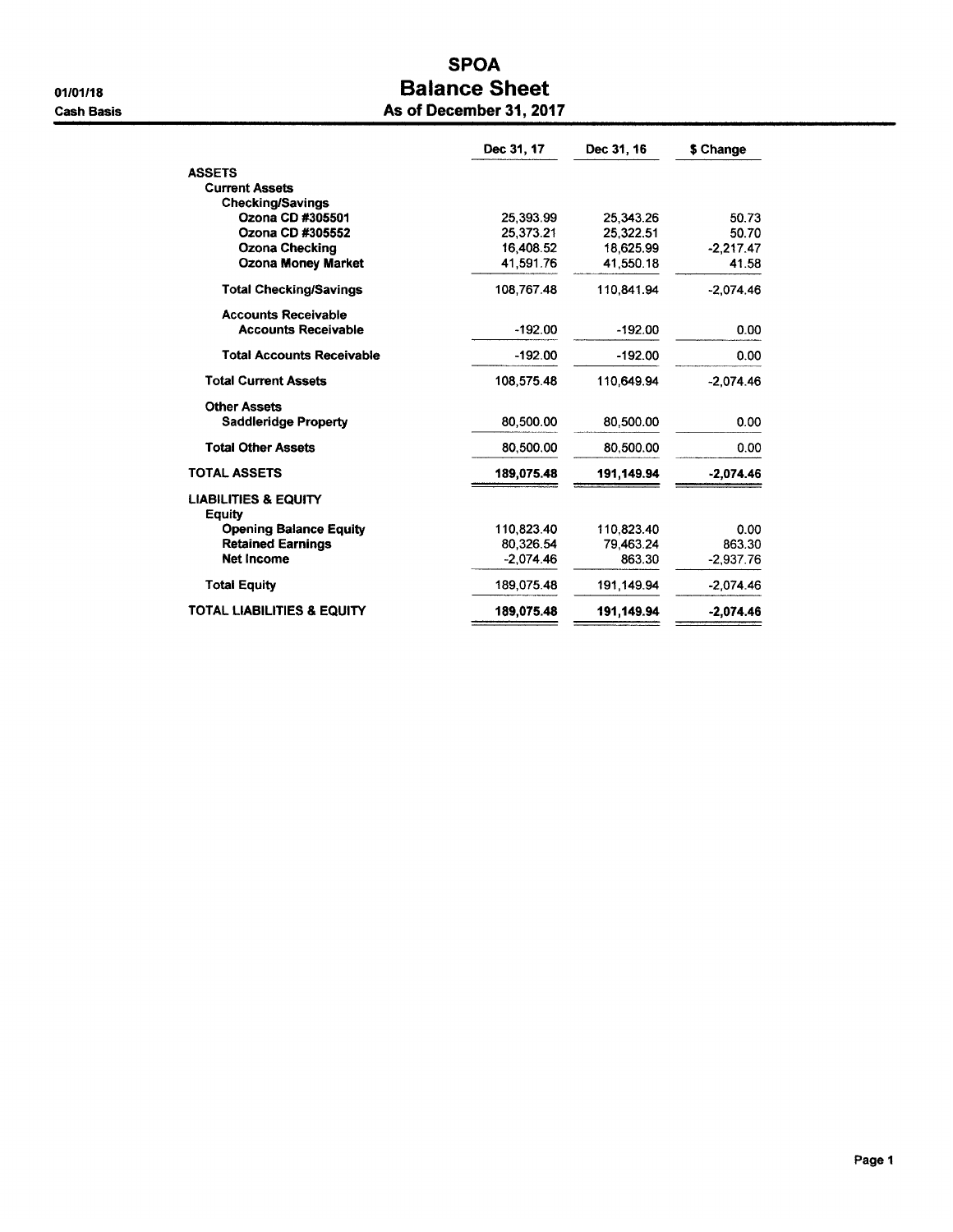10:32 AM

01/01/18

**Cash Basis** 

# **Saddleridge Property Owners Association** Profit & Loss Budget vs. Actual J,

|  |  | January through December 2017 |  |
|--|--|-------------------------------|--|
|--|--|-------------------------------|--|

|                                            | Jan - Dec 17 | <b>Budget</b> |
|--------------------------------------------|--------------|---------------|
| <b>Ordinary Income/Expense</b>             |              |               |
| <b>Income</b>                              |              |               |
| <b>Clubhouse Usage Fee</b>                 | 500.00       | 475.00        |
| <b>HOA Dues Collected</b>                  | 18,428.00    | 20.495.44     |
| Interest Assessed Fees                     | 11.52        | 68.03         |
| Interest Income                            | 150.65       | 149.84        |
| <b>Resale Cert. Fee</b>                    | 800.00       | 700.00        |
| <b>Transfer Fees</b>                       | 850.00       | 800.00        |
| <b>Total Income</b>                        | 20,740.17    | 22,688.31     |
| <b>Expense</b>                             |              |               |
| Accounting                                 |              |               |
| <b>Accounting-Bookkeeper</b>               | 2,120.00     | 2,100.00      |
| <b>Total Accounting</b>                    | 2,120.00     | 2,100.00      |
| <b>Annual Septic Contract</b>              | 245.00       | 245.00        |
| <b>Bank Charges</b>                        |              |               |
| <b>Safe Deposit Box</b>                    | 40.00        | 40.00         |
| <b>Service Charges</b>                     | 5.00         |               |
| <b>Total Bank Charges</b>                  | 45.00        | 40.00         |
| <b>Clubhouse Expenses</b>                  |              |               |
| Cleaning                                   | 300.00       | 595.00        |
| <b>Cleaning Supplies</b>                   | 26.36        |               |
| <b>Furnishings</b>                         | 196.06       |               |
| Insurance                                  | 373.10       | 361.00        |
| <b>Maintenance Labor</b>                   | 7,680.88     |               |
| <b>Misc</b>                                | 20.00        | 86.58         |
| <b>Pest Control</b>                        | 411.36       | 411.36        |
| <b>Plumbing Repairs</b>                    | 45.21        |               |
| <b>Repairs</b>                             | 0.00         | 500.00        |
| Trash                                      | 401.42       | 326.20        |
| <b>Total Clubhouse Expenses</b>            | 9,454.39     | 2,280.14      |
| Dues Refund                                | 0.00         | 142.00        |
| <b>Food for Saddleridge Meetings</b>       |              |               |
| Food for Annual BBQ                        | 800.84       | 425.76        |
| <b>Neighborhood Watch</b>                  | 250.22       |               |
| Food for Saddleridge Meetings - Other      | 0.00         | 345.88        |
| <b>Total Food for Saddleridge Meetings</b> | 1,051.06     | 771.64        |
| Insurance-HOA Liability                    | 727.00       | 727.00        |
| Insurance, D&O                             | 3,057.00     | 2,445.00      |
| Lawn Maintenance                           | 2,167.14     | 2,541.81      |
| <b>Legal-Attorney Fees</b>                 | 0.00         | 325.00        |
| <b>Mailings</b>                            | 6.59         | 605.67        |
| Misc                                       | 68.00        |               |
| <b>Miscellaneous</b>                       |              |               |
| <b>Legal Records</b>                       | 27.00        |               |
| <b>Office Supplies</b>                     | 15.00        |               |
| <b>Website Domain</b>                      | 0.00         | 48.95         |
| <b>Website Hosting Fee</b>                 | 0.00         | 179.40        |
| <b>Total Miscellaneous</b>                 | 42.00        | 228.35        |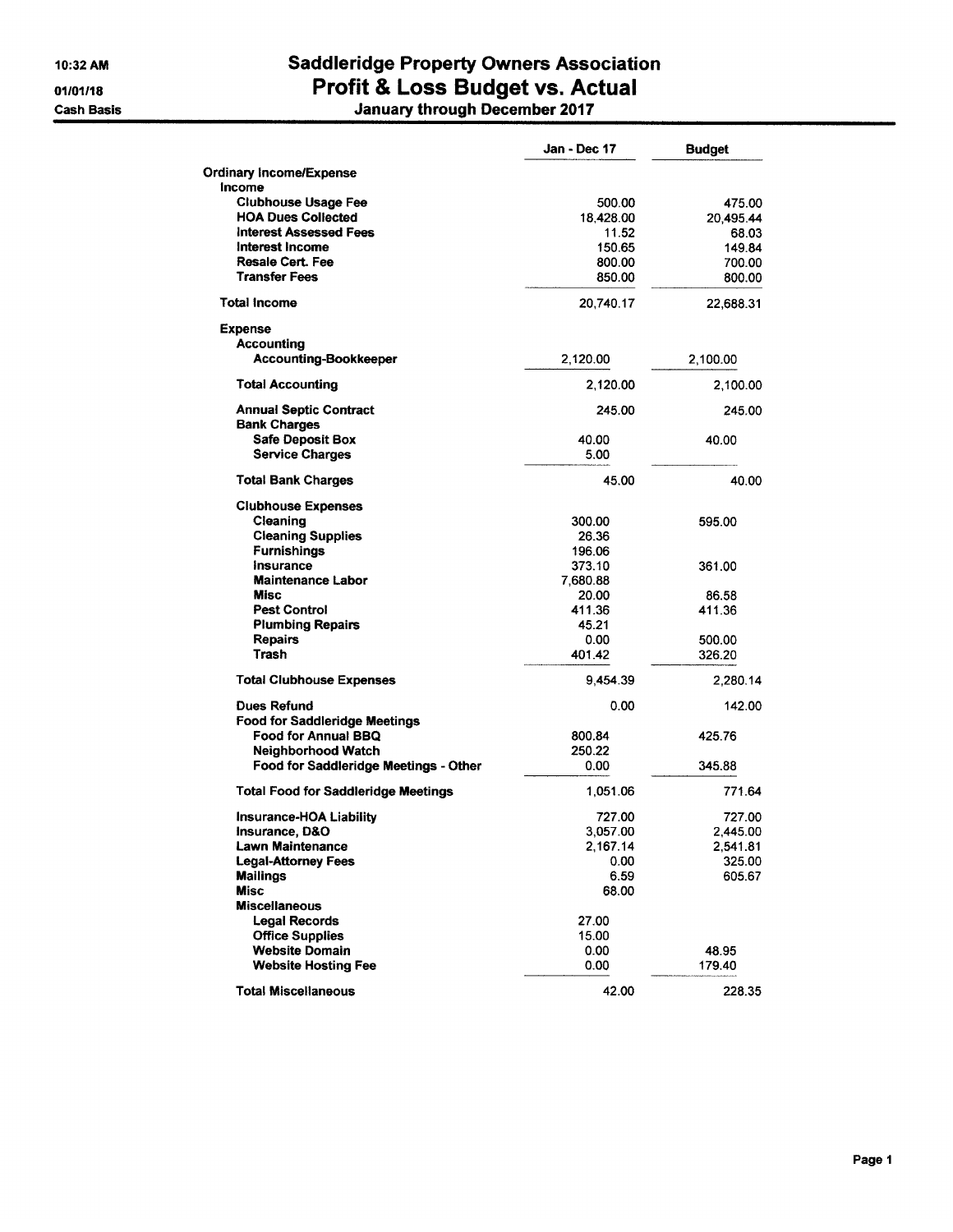# **Saddleridge Property Owners Association** Profit & Loss Budget vs. Actual<br>January through December 2017

|                                     | Jan - Dec 17 | <b>Budget</b> |
|-------------------------------------|--------------|---------------|
| <b>PEC Electricity</b>              | 1,618.83     | 1,802.07      |
| <b>Reconciliation Discrepancies</b> | 0.00         | 0.50          |
| <b>Taxes</b>                        | 2,033.22     | 1,928.74      |
| <b>Webmaster Fees</b>               | 179.40       |               |
| <b>Total Expense</b>                | 22,814.63    | 16,182.92     |
| <b>Net Ordinary Income</b>          | $-2.074.46$  | 6,505.39      |
| Net Income                          | $-2.074.46$  | 6,505.39      |
|                                     |              |               |